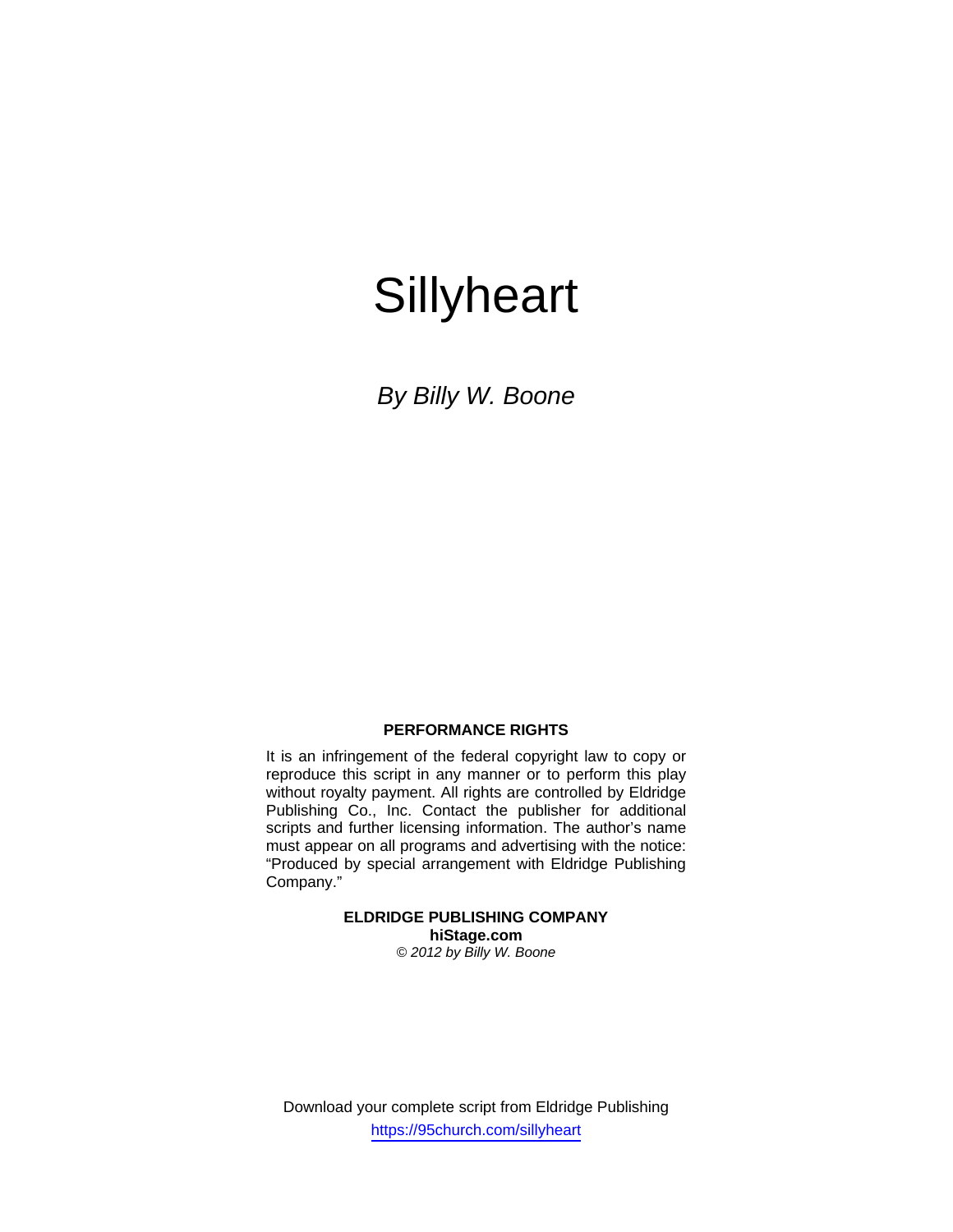*Sillyheart - 2 -* 

## **DEDICATION**

### *For my girls...Meg, Ruby, Norah*

## **STORY OF THE PLAY**

In this one-act play, tragedy meets fantasy, myth meets reality. A fairy-tale world winds itself around the real drama of one little girl's battle with cancer and her family's anguish. As they struggle to cope with her prognosis and desperate treatment, the fairy tale characters from the little girl's book play out their own drama. Will an evil sorceress and her dark creatures succeed in pulling Princess Caroline away from her beloved family and prince? Will little Cora's experimental cancer treatment save her? In our imaginations, the villain is always slain, the good win out, and even happily ever after is truly possible. Our fantasies, like so many blankets, can keep us warm in times when the real world is simply too dark, cold and cruel to bear. At the end, we are reminded it's not just children who need fairy tales.

#### **Premiere Performance**

Special thanks to Diane Skelton, Spencer Shields, Katherine Williams, Charlie Smith, Heath Ferguson, Joann Pritchard, and the CHS Class of 2012. Original Clarendon High School cast of SILLYHEART:

*Cora/Caroline…Mikayla Shadle Reggie/Arturas...Jordan Luna Maggie/Yesmine...Amber Keelin Williams/Wilhelm…Jonah Sell Nurse Jones...Jerah Luna Bard/Page/Nurse 1…Dillon Nickell Agta...Audra Thomas Aquilla...Bryce McCary Plautus...Roger Henderson Lady Vidma...Elizabeth O'Rear Q'El/Nurse 2…Cole Ward Draex/Nurse 3...Nathan Dziedzic Zurit/Nurse 4...Caleb Mitchell Romnu/Nurse 5...Stone Schwertner Vishin/Cora's Body Double…Maritta Brady*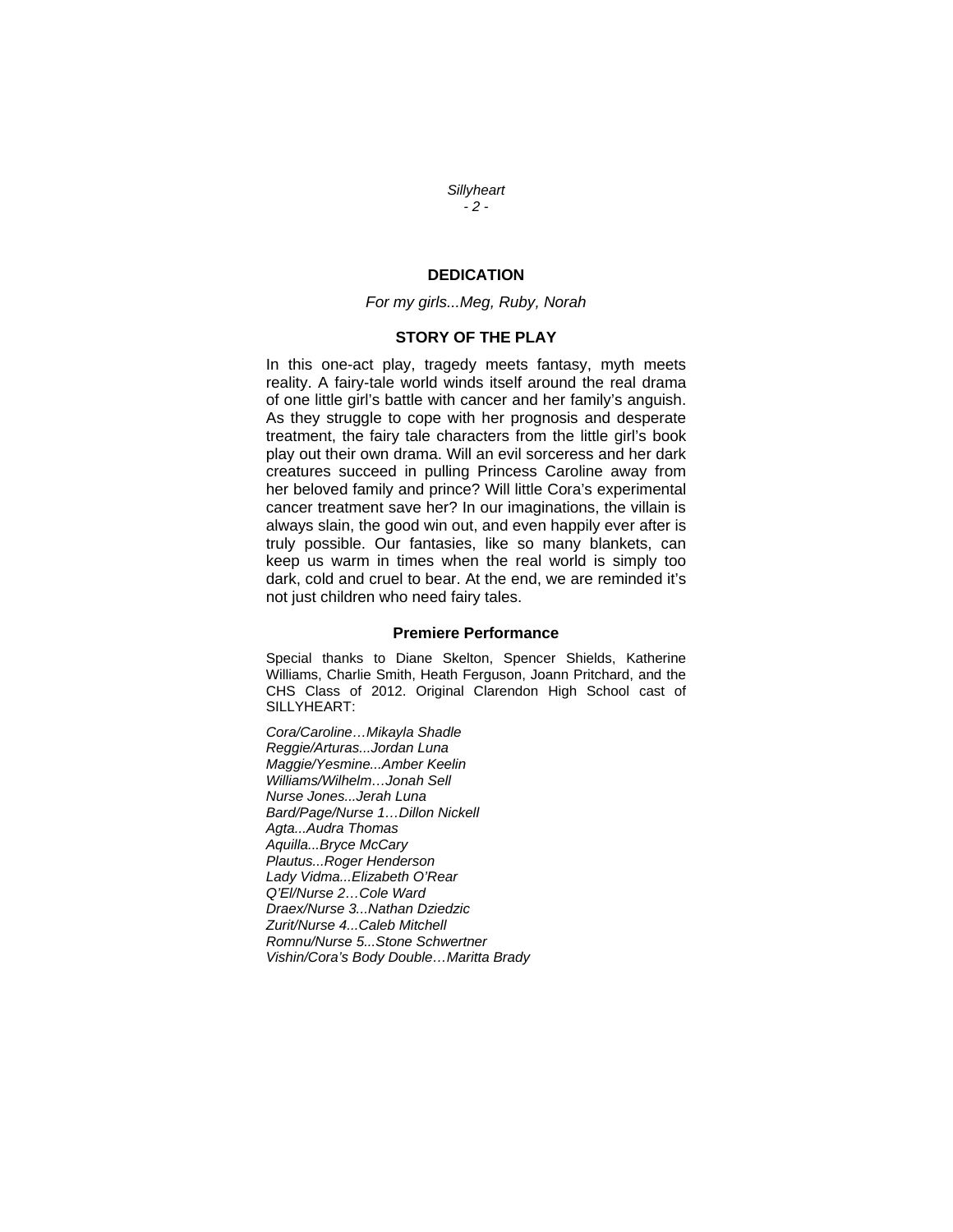#### *Sillyheart - 3 -*

## **CAST OF CHARACTERS**

*5 m, 8 w, 12 flexible (With doubling 3 m, 6 w, 6 flexible)* 

#### *(In order of appearance)*

**CORA:** A girl, age 8. **REGGIE:** Father of Cora, in his mid-30s. **MAGGIE:** Mother of Cora, wife of Reggie, in her 30s. **WILLIAMS:** Doctor, in his 30s. **BARD:** *(Flexible)* Narrator, also servant to King Arturas. **PAGE:** *(Flexible)* Royal Page to King Arturas, 20s. **ARTURAS:** King of Arthenia, in his 50s. **YESMINE:** Queen of Arthenia, in her 50s. **AGTA:** A dryad, a woodland nymph. **AQUILLA:** A magical water sprite. **PLAUTUS:** A wise satyr. **WILHELM:** Prince of Bravarid, 18 years old. **LADY VIDMA:** An evil sorceress, in her 50s. **CAROLINE:** Princess of Arthenia, 18 years old. **Q'EL:** A creature of the night in servitude to Lady Vidma. **DRAEX:** Another. **VISHIN:** Another. **ZURIT:** Another. **ROMNU:** Another. **NURSE JONES:** A woman in her 20s or 30s. **NURSE 1:** A man or woman nurse. **NURSE 2:** Another. **NURSE 3:** Another. **NURSE 4:** Another. **NURSE 5:** Another.

Doubling can be used as follows.

*Cora/Caroline Reggie/Arturas Maggie/Yesmine Bard/Page/Nurse 1 Q'El/Nurse 2 Draex/Nurse 3 Romnu/Nurse 5*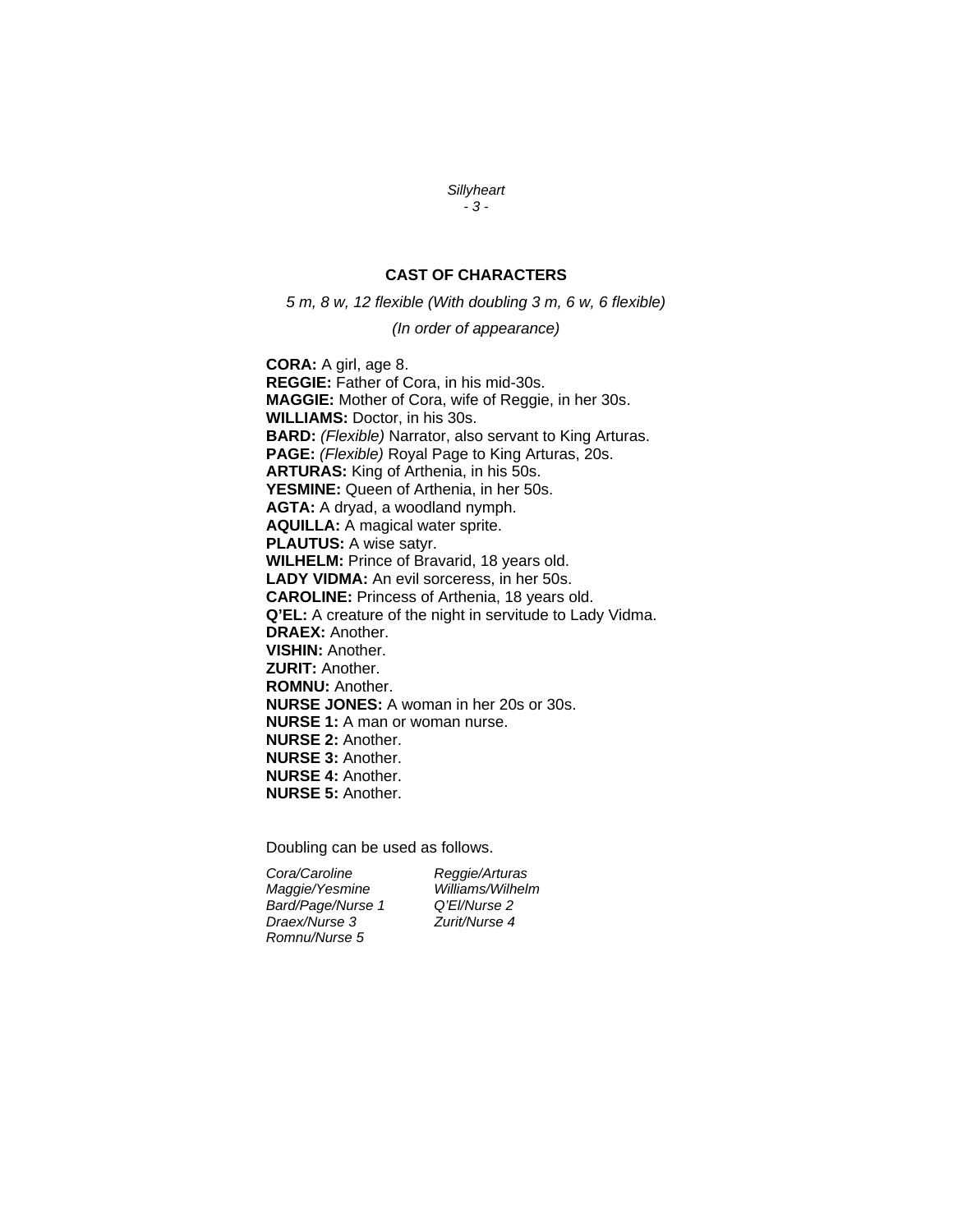*Sillyheart - 4 -* 

## **NOTES**

In the play, characters reference a children's storybook entitled "Sillyheart." This work is an entirely fictional book created by the playwright specifically for this play and bears no resemblance to any other intellectual property by the same or similar title. To differentiate between the book and the character by the same name, the book title is in quotations ("Sillyheart"), while the character is not (Sillyheart).

#### **SETTING**

The play calls for four distinct acting areas. Downstage sits a bed and nightstand which is used to represent Cora's bedroom, the hospital room, and Caroline's bedroom. Upstage two columns stand with a curtain hung between them. Beside the columns sit two thrones. This represents the palace of the King Arturas. Downstage opposite of the bed, overturned columns and other debris lay scattered around. This represents the altar of the dead that has fallen into disrepair. Two chairs center stage represent the hospital waiting room.

## **SYNOPSIS OF SCENES**

Scene 1: Night. Cora's bedroom. Present day.

Scene 2: Morning. Cora's hospital room. Present day.

Scene 3: Evening. The great hall in the palace.

Scene 4: Late morning. Cora's hospital room. Present day.

Scene 5: Night. Kesherith, the Altar of the Dead.

Scene 6: Afternoon. Cora's hospital room. Present day.

Scene 7: Evening. The palace bedroom of Princess Caroline.

Scene 8: Evening. The hospital waiting room and Cora's hospital bed. Present day.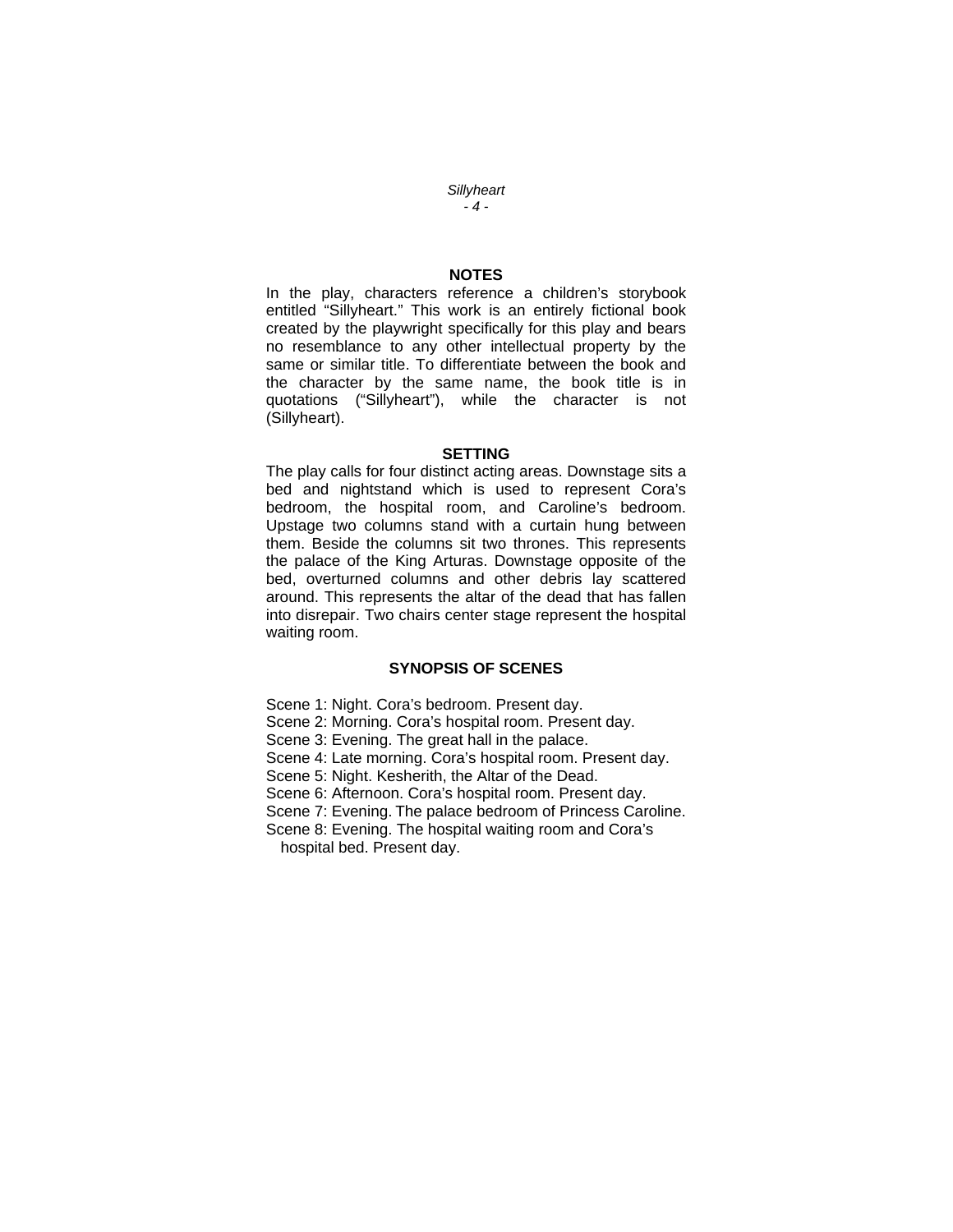## **Scene 1 - "A Thief in the Night"**

*Sillyheart - 5 -* 

*(AT RISE: CORA plays with her dolls on her bed. REGGIE enters carrying a medicine cup.)* 

**REGGIE:** It's time for your medicine, Cora.

**CORA:** But I don't like how it tastes.

**REGGIE:** I know it's yucky, but it will help your headache and fever.

**CORA:** But I don't want to take it.

**REGGIE:** Here's the deal...if you take your medicine, I will read you a bedtime story, whichever one you want.

**CORA:** Even "Sillyheart"?

**REGGIE:** I'm sure you have the whole story memorized-- **CORA:** *(Interrupting.)* Please?

**REGGIE:** Fine, I will even read you "Sillyheart." **CORA:** Yay!

*(REGGIE gives CORA the medicine cup and she drinks it down with a look of disgust. REGGIE then gets the book off the nightstand. He sits beside the bed, clears his throat, and begins reading. CORA sits on the bed.)* 

**REGGIE**: *(Passively.)* Once upon a time--

**CORA:** *(Interrupting.)* No. Read it the right way!

**REGGIE**: Okay. *(REGGIE speaks in an enthusiastic voice.)* Once upon a time, in the kingdom of Arthenia, there lived a king and queen--

**CORA:** *(Interrupting.)* King Arturas and Queen Yesmine.

**REGGIE:** Yes. King Arturas and Queen Yesmine were blessed with joyous news that the queen was with child, the heir to the Arthenian throne--

**CORA:** *(Interrupting.)* Queen Yesmine was about to have Princess Sillyheart.

**REGGIE:** That's right, but they didn't know that at the time.

*(As REGGIE continues reading, he tucks CORA into bed.)*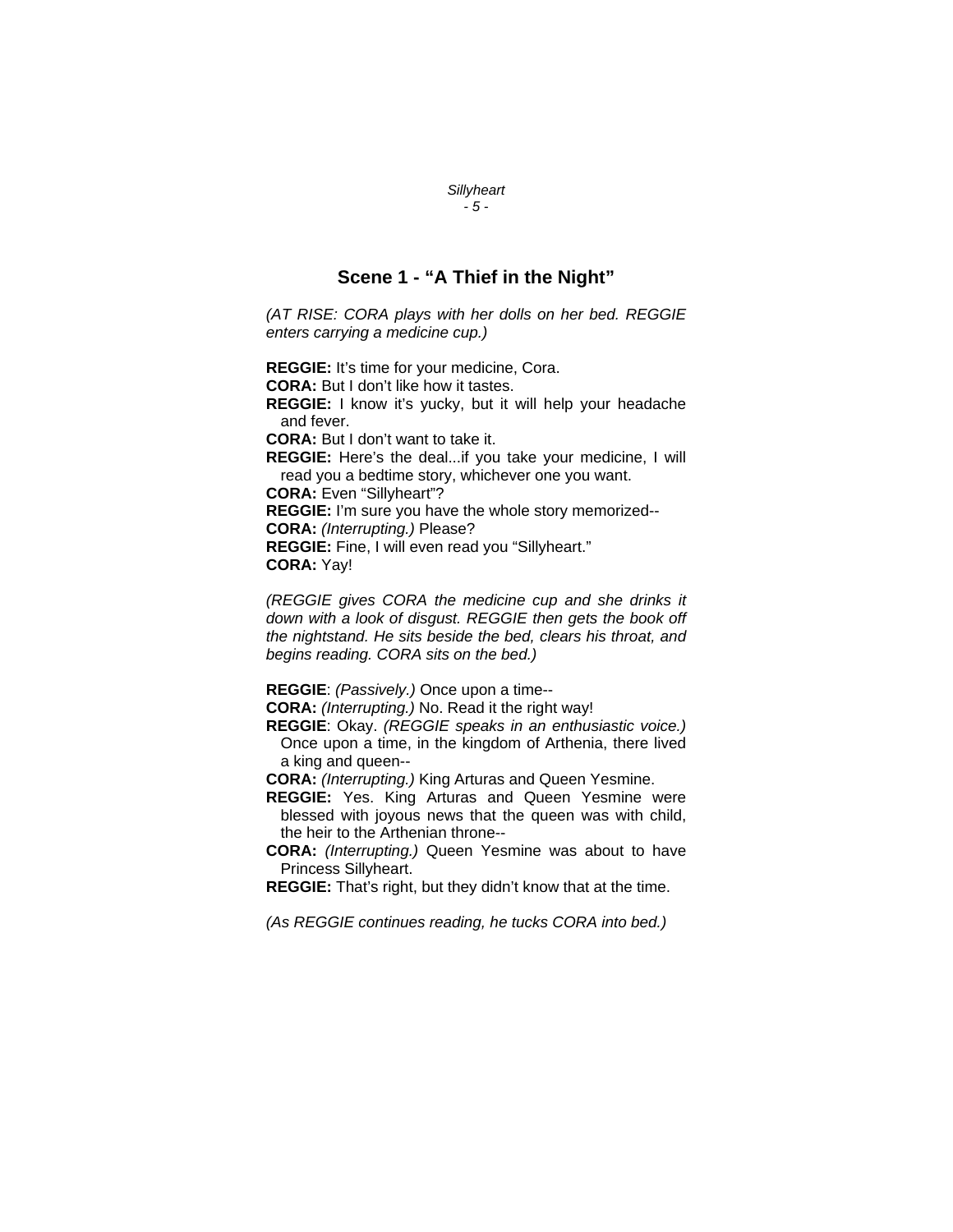*Sillyheart - 6 -* 

- **REGGIE:** *(Cont'd.)* With the promise of a successor, all the kingdom rejoiced, except Lord Tyrain and Lady Vidma, King Arturas' uncle and aunt. Lord Tyrain and Lady Vidma knew that the birth of this child would ensure that they would never become the king and queen of Arthenia. To celebrate this most joyous news, a feast would be held in honor of the king, queen, and unborn child. But Lord Tyrain and Lady Vidma set about a plot to kill--
- **CORA:** *(Interrupting.)* Lady Vidma used her evil magic to brew a poison that would kill the king and queen at the royal feast.
- **REGGIE:** Yes. The evil aunt and uncle planned to poison the king and queen at the royal feast. Lady Vidma used her dark magic to brew the most evil poison in the world. One drop could kill twenty men. And the poison was completely undetectable. Lord Tyrain purchased the most expensive bottle of mead in the kingdom and laced it with the poison-**CORA:** *(Interrupting.)* Get to the party!!!
- **REGGIE:** Okay. Fine. I'll skip ahead a bit. *(As REGGIE*
- *reads, book in hand, he moves about the room, picking up toys and dolls, putting them in their appropriate place.)* "The night of the party came, and the king and queen were host to dignitaries and emissaries from all the kingdoms of the realm. But there were four guests honored above all others. From the Water Kingdom came Aquilla, the water sprite. Next came Plautus, the satyr, the seer of the Animal Kingdom. Third came Agta, the dryad, of the Woodland Peoples. Then came King Marcon and Queen Isabelle of the Kingdom of Bravarid along with their newborn baby, Prince Wilhelm. But before the celebration could begin, Lord Tyrain, uncle of the king, stood and spoke to the gathered crowd. 'Dearest Nephew, My Most Noble King, I remember a day many a year ago when your father held a feast in honor of his future heir. And what a great man you have turned out to be. It grieves my heart that your father, my brother, is not here to offer the royal blessing. I pray you would accept my blessing instead. I, Lord Tyrain, Archduke of Arthenia, son of King Uther,